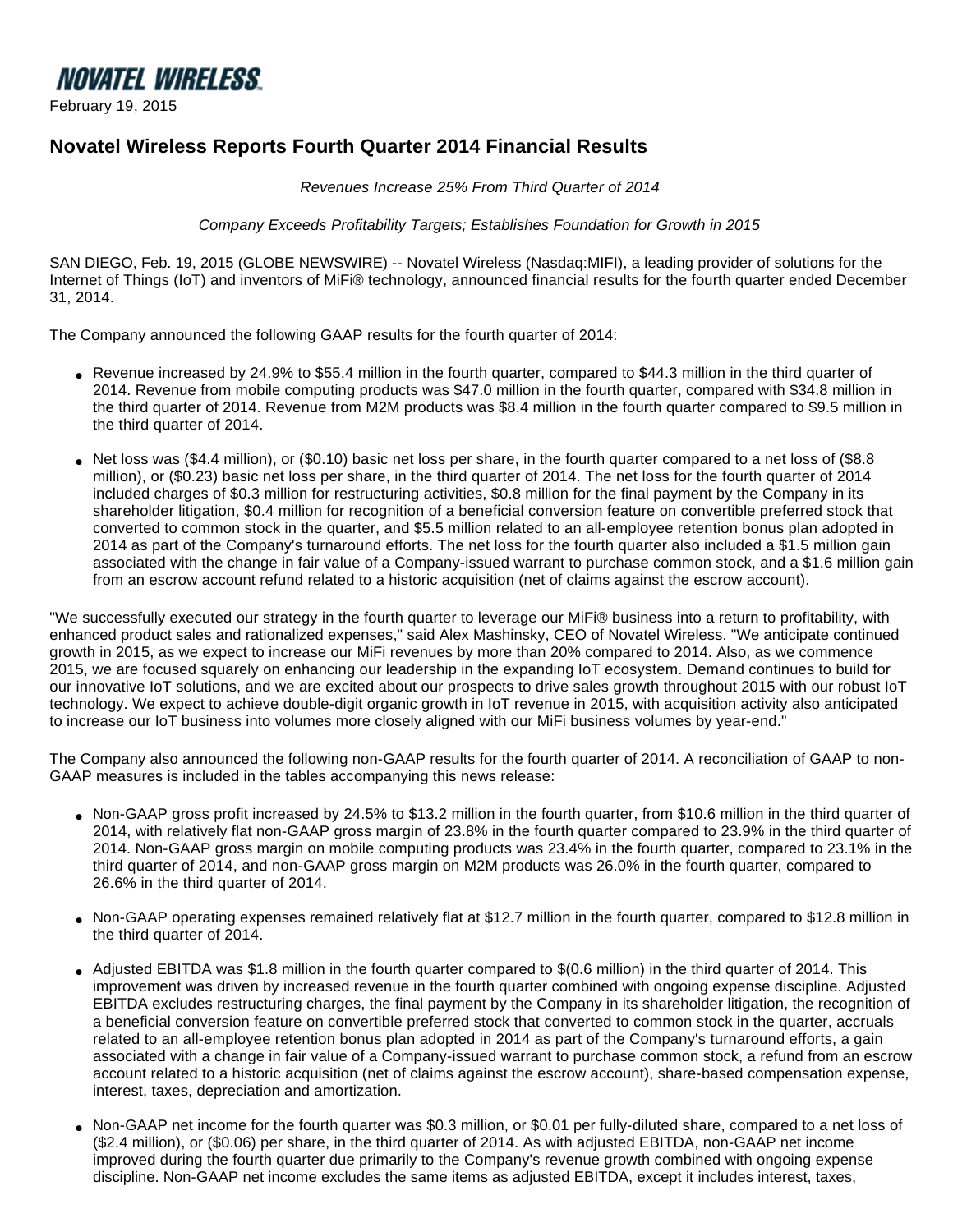depreciation and amortization (unrelated to acquisitions).

## **Quarterly Highlights**

The Company's business and organizational highlights since the beginning of the fourth quarter include:

- On January 7, 2015, the Company introduced the MT 1200, a competitively-priced mobile tracking telematics solution for fleet management, usage-based insurance and other connected vehicle applications. Designed to simplify integration and use, the compact MT 1200 offers "tried and true" vehicle tracking and driver behavior monitoring features combined with an open platform option and a best-in-class user experience designed for swift integration and efficient management. The MT 1200 supports GPRS, CDMA2000® 1xRTT, and HSDPA technologies.
- The Company's award-winning line of MiFi-powered SA 2100 LTE IoT gateways for telemetry and telematics was certified by Verizon Wireless for AWS/Band 4 LTE and support for Private Network. This was the third Novatel Wireless AWS/Band 4 solution certified through Verizon Wireless since the network enabled AWS/Band 4 earlier in 2014.
- In November, the Company was named a 2015 CES Innovation Awards Honoree for the Verizon 4G LTE Mobile Hotspot MiFi<sup>®</sup> 6620L, the most powerful hotspot ever. Products entered in this prestigious program were judged by a preeminent panel of independent industrial designers, independent engineers and members of the trade media to honor outstanding design and engineering in cutting-edge consumer electronics products across 28 product categories. The global-ready

MiFi 6620L mobile hotspot is the first Verizon Wireless Jetpack® that connects up to 15 devices to the Verizon XLTE network supporting up to 20 hours of use on a single charge, and has received accolades and awards from a number of industry outlets.

- The Company strengthened its global distribution network and customer base, supplying IoT solutions internationally. In the fourth quarter, the Company announced distribution agreements in the Middle East with Server Corner GlobalTech and NOMD Telecom, and in February, the Company announced an extended agreement with GPS Chile, offering telematics solutions throughout the region.
- In December, the Company's MT 3060 OBD II telematics solution for Chipin's "Fairzekering" usage-based insurance offering was awarded Most Innovative Solution by two separate prestigious programs in the Netherlands: The Accenture Innovation Awards and the Generali AM Innovation Awards.
- On October 31, 2014, the Company obtained a \$25.0 million revolving credit facility with Wells Fargo Bank. The credit facility provides the Company with enhanced capital flexibility for its growth initiatives and general corporate purposes.
- The Company strengthened its leadership team in the fourth quarter. In October, the Company announced the appointment to the Company's Board of Directors of Philip Falcone, Chairman and CEO of Harbinger Group Inc., and Robert Pons, Executive Vice President of Business Development of HC2. In November, Alex Mashinsky was appointed permanent CEO of the Company, after having served as interim CEO since June 13, 2014.

## **First Quarter Business Outlook**

The following statements are forward-looking and actual results may differ materially. Please see the section titled, "Cautionary Note Regarding Forward-Looking Statements" at the end of this news release. A more detailed description of risks related to our business is included in the reports filed by the Company with the Securities and Exchange Commission.

Our guidance for the first quarter of 2015 reflects current business indicators and expectations as of the date of this release. All figures are approximations based on management's beliefs and assumptions as of the date of this release.

|                             | <b>First Quarter 2015 Outlook</b> |
|-----------------------------|-----------------------------------|
| Revenue                     | \$50 -- \$55 million              |
| Non-GAAP Gross Margin       | $23.5\% - 25.5\%$                 |
| Non-GAAP Operating Expenses | \$13 -- \$14 million              |
| <b>Adjusted EBITDA</b>      | $$0.0 - $1.0$ million             |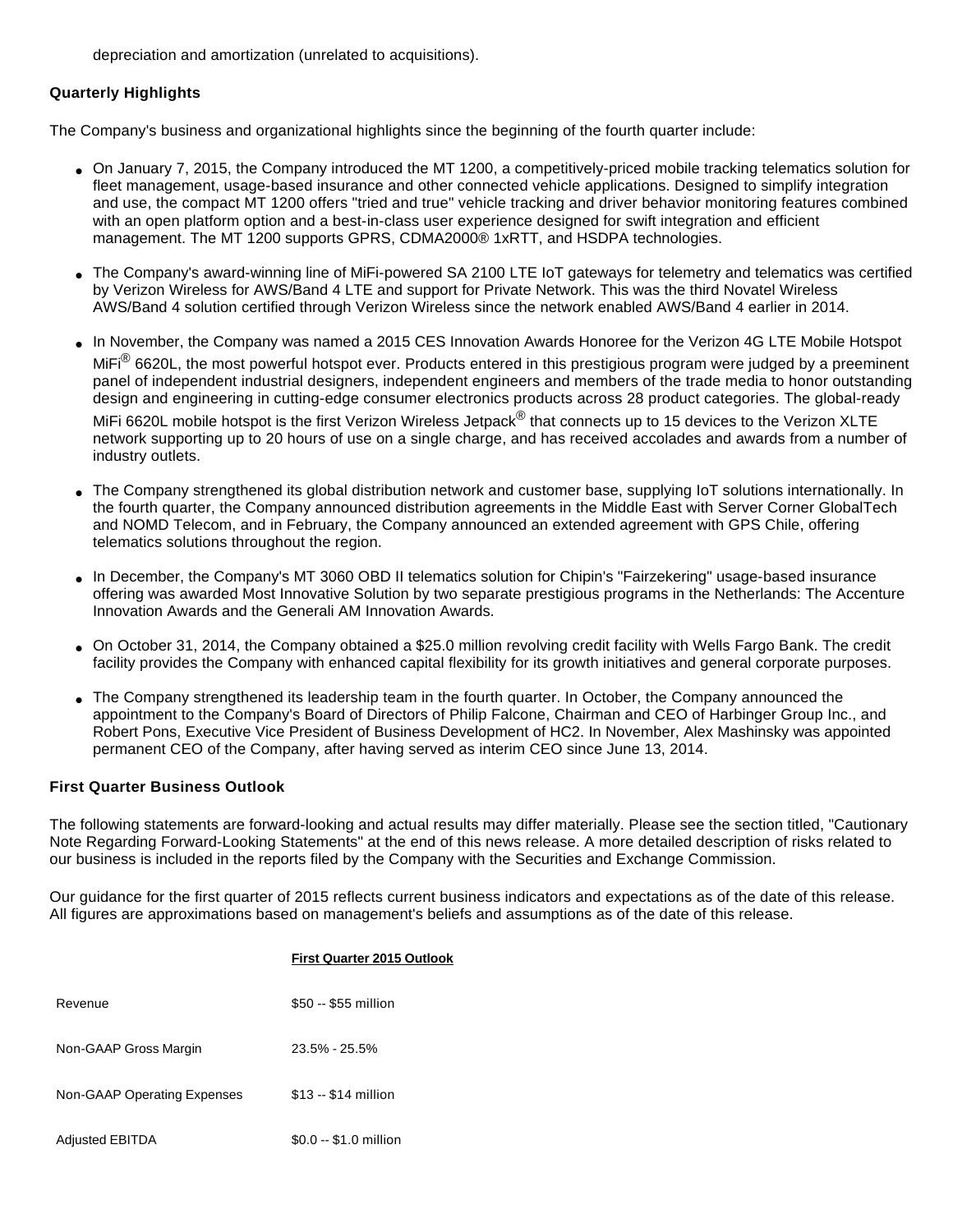Weighted Average Shares Outstanding approximately 46 million

## **Conference Call Information**

Novatel Wireless will host a conference call and live webcast for analysts and investors today at 5:00 p.m. ET. To access the conference call:

- In the United States, call 1-877-317-6789
- International parties can access the call at 1-412-317-6789

Novatel Wireless will offer a live webcast of the conference call, which will be accessible from the "Investors" section of the Company's website at [www.novatelwireless.com.](http://www.globenewswire.com/newsroom/ctr?d=10121074&l=14&a=www.novatelwireless.com&u=http%3A%2F%2Fwww.novatelwireless.com%2F) A telephonic replay of the conference call will also be available one hour after the call and will be available until February 27, 2015. To hear the replay, parties in the United States may call 1-877-344-7529 and enter conference code 10059616#. International parties may call 1-412-317-0088 and enter the same code.

#### **ABOUT NOVATEL WIRELESS**

Novatel Wireless, Inc. (Nasdaq:MIFI) is a leader in the design and development of M2M wireless solutions based on 3G and 4G technologies. The Company delivers Internet of Things (IoT) and Cloud SaaS services to carriers, distributors, retailers, OEMs and vertical markets worldwide. Product lines include MiFi® Mobile Hotspots, USB modems, Expedite® and Enabler embedded modules, Mobile Tracking Solutions and Asset Tracking Solutions. These innovative products provide anywhere, anytime communications solutions for consumers and enterprises. Novatel Wireless is headquartered in San Diego, California. For more information please visit [www.novatelwireless.com.](http://www.globenewswire.com/newsroom/ctr?d=10121074&l=16&a=www.novatelwireless.com&u=http%3A%2F%2Fwww.novatelwireless.com%2F) @MIFI

#### **Cautionary Note Regarding Forward-Looking Statements**

Some of the information presented in this release may constitute forward-looking statements within the meaning of the Private Securities Litigation Reform Act of 1995. In this context, forward-looking statements often address expected future business and financial performance and often contain words such as "may," "estimate," "anticipate," "believe," "expect," "intend," "plan," "project," "will" and similar words and phrases indicating future results. The information presented in this release related to our outlook for the Company's first quarter ending March 31, 2015, future demand for our products and the expected impact of acquisition activity, the quotation of Alex Mashinsky, as well as other statements that are not purely statements of historical fact, are forward-looking in nature. These forward-looking statements are made on the basis of management's current expectations, assumptions, estimates and projections and are subject to significant risks and uncertainties that could cause actual results to differ materially from those anticipated in such forward-looking statements. The Company therefore cannot guarantee future results, performance or achievements. Actual results could differ materially from the Company's expectations.

Factors that could cause actual results to differ materially from Novatel Wireless' expectations are set forth as risk factors in the Company's SEC reports and filings and include (1) the future demand for wireless broadband access to data, (2) the growth of wireless wide-area networking, (3) changes in commercially adopted wireless transmission standards and technologies including 3G and 4G standards, (4) continued customer and end user acceptance of the Company's current products and market demand for the Company's anticipated new product offerings, (5) increased competition and pricing pressure from current or future wireless market participants, (6) dependence on third party manufacturers in Asia and key component suppliers worldwide, (7) unexpected liabilities or expenses, (8) the Company's ability to introduce new products in a timely manner, (9) litigation, regulatory and IP developments related to our products or component parts of our products, (10) dependence on a small number of customers, (11) the effect of changes in accounting standards and in aspects of our critical accounting policies and (12) the Company's plans and expectations relating to acquisitions, strategic relationships, international expansion, software and hardware developments, personnel matters and cost containment initiatives.

These factors, as well as other factors described in the reports filed by the Company with the SEC (available at [www.sec.gov](http://www.globenewswire.com/newsroom/ctr?d=10121074&l=20&a=www.sec.gov&u=http%3A%2F%2Fwww.sec.gov)), could cause actual results to differ materially from those expressed in the Company's forward-looking statements. Novatel Wireless assumes no obligation to update publicly any forward-looking statements for any reason, even if new information becomes available or other events occur in the future, except as otherwise required pursuant to applicable law and our ongoing reporting obligations under the Securities Exchange Act of 1934, as amended.

#### **Non-GAAP Financial Measures**

Novatel Wireless has provided in this release financial information that has not been prepared in accordance with GAAP. Non-GAAP gross profit, gross margin, operating expenses, adjusted EBITDA, net income (loss) and net income (loss) per share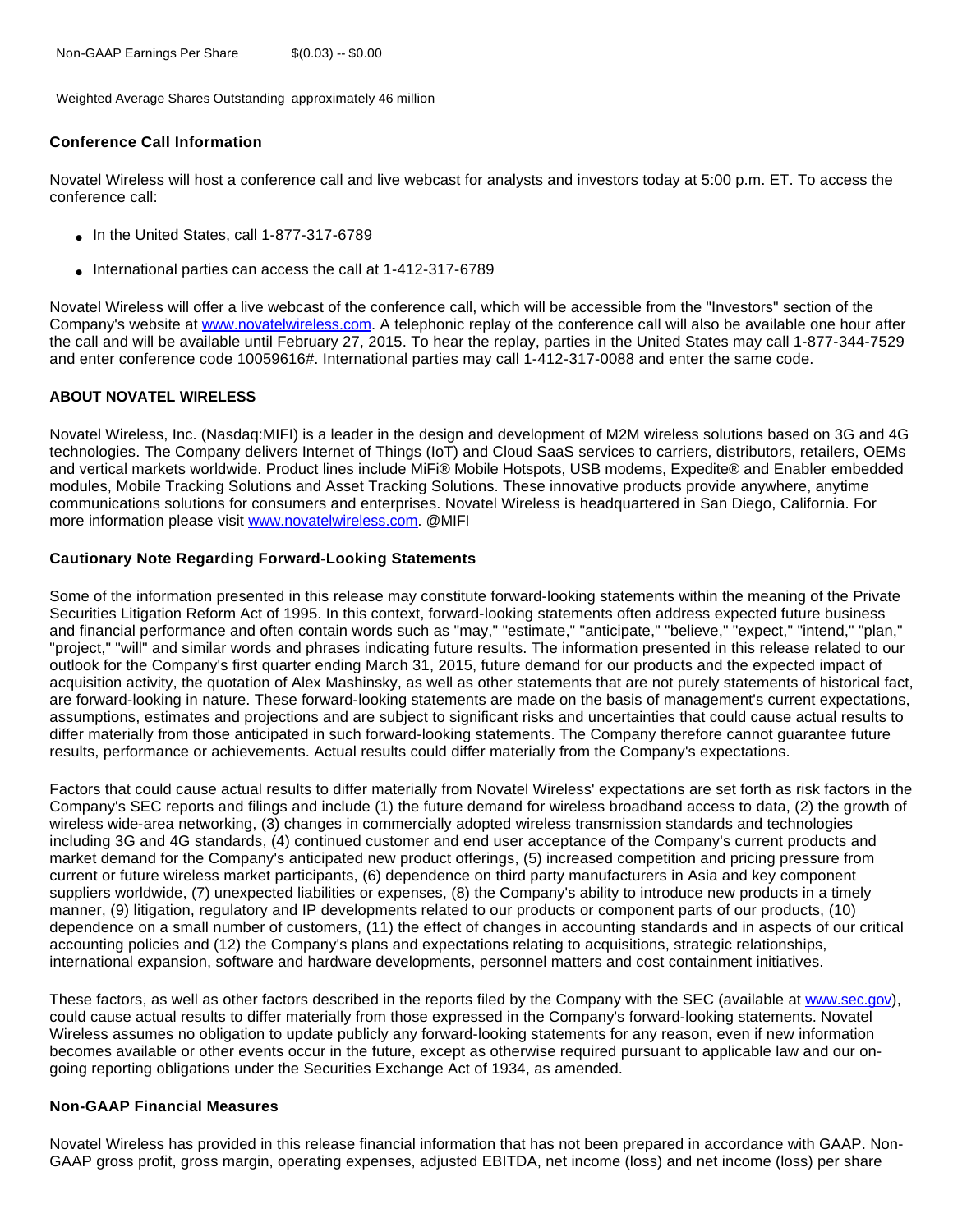exclude restructuring charges, the final payment by the Company in its shareholder litigation, the recognition of a beneficial conversion feature on convertible preferred stock that converted to common stock in the quarter, accruals related to an allemployee retention bonus plan adopted in 2014 as part of the Company's turnaround efforts, a gain associated with a change in fair value of a Company-issued warrant to purchase common stock, a refund from an escrow account related to a historic acquisition (net of claims against the escrow account), share-based compensation expenses, and amortization of intangibles associated with a historic acquisition. Adjusted EBITDA also excludes interest, taxes, depreciation and amortization.

Non-GAAP gross profit, gross margin, operating expenses, adjusted EBITDA, net income (loss) and net income (loss) per share are supplemental measures of our performance that are not required by, or presented in accordance with, GAAP. These non-GAAP financial measures are not intended to be used in isolation and, moreover, they should not be considered as a substitute for net income, diluted earnings per share, operating expenses, gross margin or any other performance measure determined in accordance with GAAP. We present non-GAAP gross profit, gross margin, operating expenses, adjusted EBITDA, net income (loss) and net income (loss) per share because we consider each to be an important supplemental measure of our performance.

Management uses these non-GAAP financial measures to make operational decisions, evaluate the Company's performance, prepare forecasts and determine compensation. Further, management believes that both management and investors benefit from referring to these non-GAAP financial measures in assessing the Company's performance when planning, forecasting and analyzing future periods. The stock-based compensation expenses are expected to vary depending on the number of new grants issued to both current and new employees, and changes in the Company's stock price, stock market volatility, expected option life and risk-free interest rates, all of which are difficult to estimate. In calculating non-GAAP gross profit, gross margin, operating expenses, adjusted EBITDA, net income (loss) and net income (loss) per share, management excludes restructuring charges and other non-cash and one-time items in order to facilitate comparability of the Company's operating performance on a period-to-period basis because such expenses are not, in management's review, related to the Company's ongoing operating performance. Management uses this view of its operating performance for purposes of comparison with its business plan and individual operating budgets and allocation of resources.

We further believe that these non-GAAP financial measures are useful to investors in providing greater transparency to the information used by management in its operational decision-making. We believe that the use of non-GAAP gross profit, gross margin, operating expenses, adjusted EBITDA, net income (loss) and net income (loss) per share also facilitates a comparison of Novatel Wireless' underlying operating performance with that of other companies in our industry, which use similar non-GAAP financial measures to supplement their GAAP results.

Calculating non-GAAP gross profit, gross margin, operating expenses, adjusted EBITDA, net income (loss) and net income (loss) per share have limitations as an analytical tool, and you should not consider these measures in isolation or as substitutes for GAAP metrics. In the future, we expect to continue to incur expenses similar to the non-GAAP adjustments described above, and exclusion of these items in the presentation of our non-GAAP financial measures should not be construed as an inference that these costs are unusual, infrequent or non-recurring. Investors and potential investors are cautioned that there are material limitations associated with the use of non-GAAP financial measures as an analytical tool. Limitations in relying on non-GAAP financial measures include, but are not limited to, the fact that other companies, including other companies in our industry, may calculate non-GAAP financial measures differently than we do, limiting their usefulness as a comparative tool.

Investors and potential investors are encouraged to review the reconciliation of non-GAAP financial measures contained within this press release with our GAAP financial results.

(C) 2015 Novatel Wireless, Inc. All rights reserved. The Novatel Wireless name and logo are trademarks of Novatel Wireless, Inc.

#### **NOVATEL WIRELESS, INC.**

#### CONDENSED CONSOLIDATED STATEMENTS OF OPERATIONS

(In thousands, except per share data)

| <b>Three Months Ended</b> | <b>Twelve Months Ended</b>                            |              |      |  |
|---------------------------|-------------------------------------------------------|--------------|------|--|
| December 31,              |                                                       | December 31, |      |  |
| 2014                      | 2013                                                  | 2014         | 2013 |  |
|                           | المماثلون ومرارات المماثلون ومرارات المماثلون ومرارات |              |      |  |

**(Unaudited) (Unaudited) (Unaudited)**

Net revenues **65,335** \$185,245 \$335,053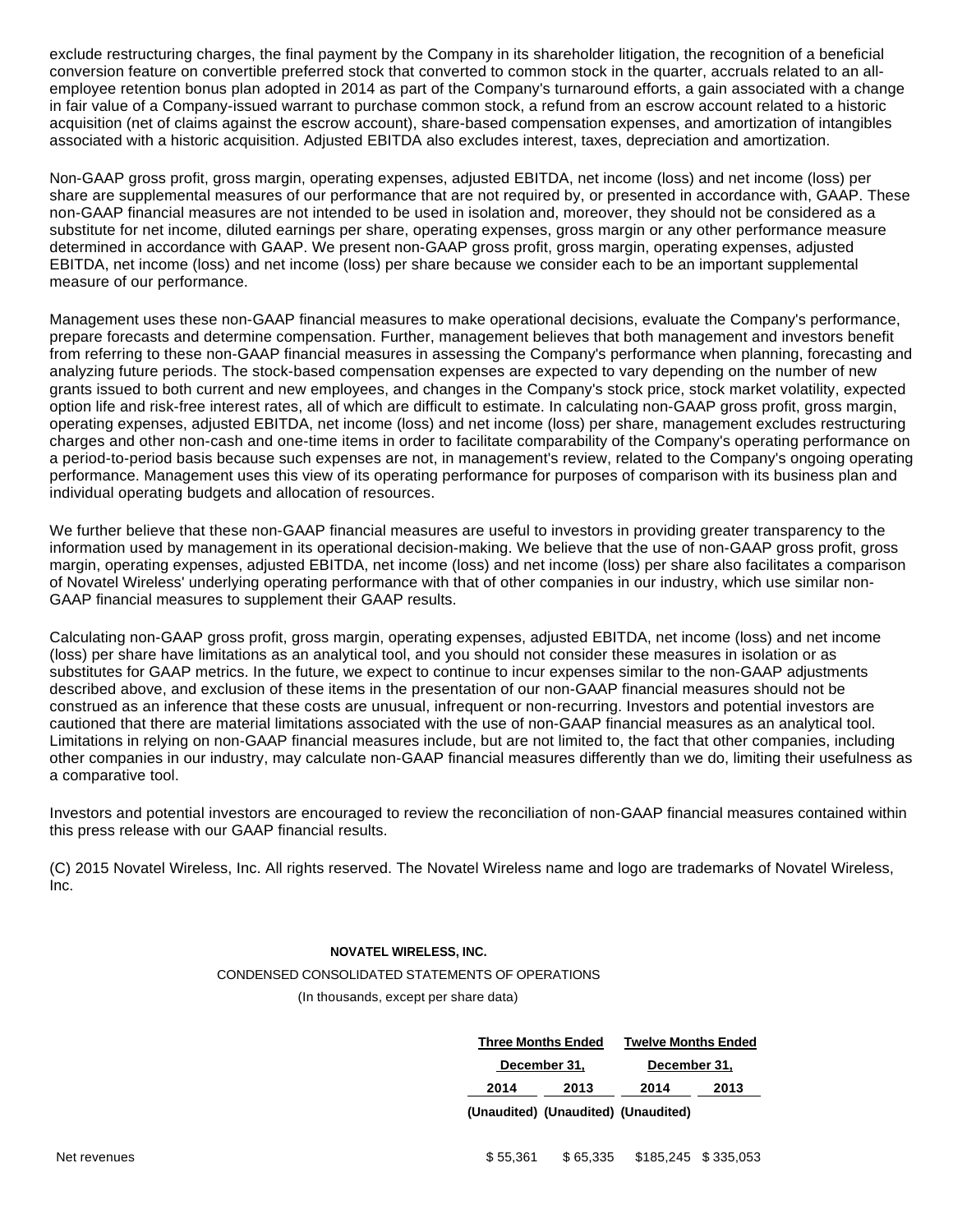| Cost of net revenues                                               | 42,855      | 53,296      | 148,198   | 266,759                 |
|--------------------------------------------------------------------|-------------|-------------|-----------|-------------------------|
| Gross profit                                                       | 12,506      | 12,039      | 37,047    | 68,294                  |
| Operating costs and expenses:                                      |             |             |           |                         |
| Research and development                                           | 10,150      | 8,979       | 34,314    | 48,246                  |
| Sales and marketing                                                | 3,976       | 4,159       | 13,792    | 20,898                  |
| General and administrative                                         | 2,522       | 4,970       | 15,402    | 24,179                  |
| Amortization of purchased intangible assets                        | 140         | 140         | 562       | 562                     |
| Shareholder litigation loss                                        | 790         | 14,326      | 790       | 14,326                  |
| Restructuring charges                                              | 280         | 893         | 7,760     | 3,304                   |
| Total operating costs and expenses                                 | 17,858      | 33,467      | 72,620    | 111,515                 |
| Operating loss                                                     | (5, 352)    | (21, 428)   | (35, 573) | (43, 221)               |
| Other income (expense):                                            |             |             |           |                         |
| Change in fair value of warrant liability                          | 1,508       |             | (3,280)   |                         |
| Interest income (expense), net                                     | (57)        | 4           | (85)      | 113                     |
| Other expense, net                                                 | (494)       | (139)       | (612)     | (222)                   |
| Loss before income taxes                                           | (4, 395)    | (21, 563)   | (39, 550) | (43, 330)               |
| Income tax provision (benefit)                                     | 51          | (257)       | 124       | 83                      |
| Net loss                                                           | \$ (4, 446) | \$ (21,306) |           | \$ (39,674) \$ (43,413) |
| Per share data:                                                    |             |             |           |                         |
| Net loss per share:                                                |             |             |           |                         |
| <b>Basic</b>                                                       | \$ (0.10)   | \$ (0.63)   | \$ (1.05) | \$ (1.28)               |
| Woighted average shares used in computation of not loss nor share: |             |             |           |                         |

Weighted average shares used in computation of net loss per share: Basic 45,054 34,084 37,959 33,948

## **NOVATEL WIRELESS, INC.**

CONDENSED CONSOLIDATED BALANCE SHEETS

(In thousands)

|                                  | December 31, December 31, |         |  |
|----------------------------------|---------------------------|---------|--|
|                                  | 2014                      | 2013    |  |
|                                  | (Unaudited)               |         |  |
| <b>ASSETS</b>                    |                           |         |  |
|                                  |                           |         |  |
| <b>Current assets:</b>           |                           |         |  |
| Cash and cash equivalents        | \$15,739                  | \$2,911 |  |
| Marketable securities            | 2,114                     | 16,612  |  |
| Restricted marketable securities |                           | 2,566   |  |
| Accounts receivable, net         | 24,213                    | 39,985  |  |
| Inventories                      | 37,803                    | 27,793  |  |
| Deferred tax assets, net         | 34                        | 100     |  |
| Prepaid expenses and other       | 7,878                     | 5,662   |  |
| Total current assets             | 87,781                    | 95,629  |  |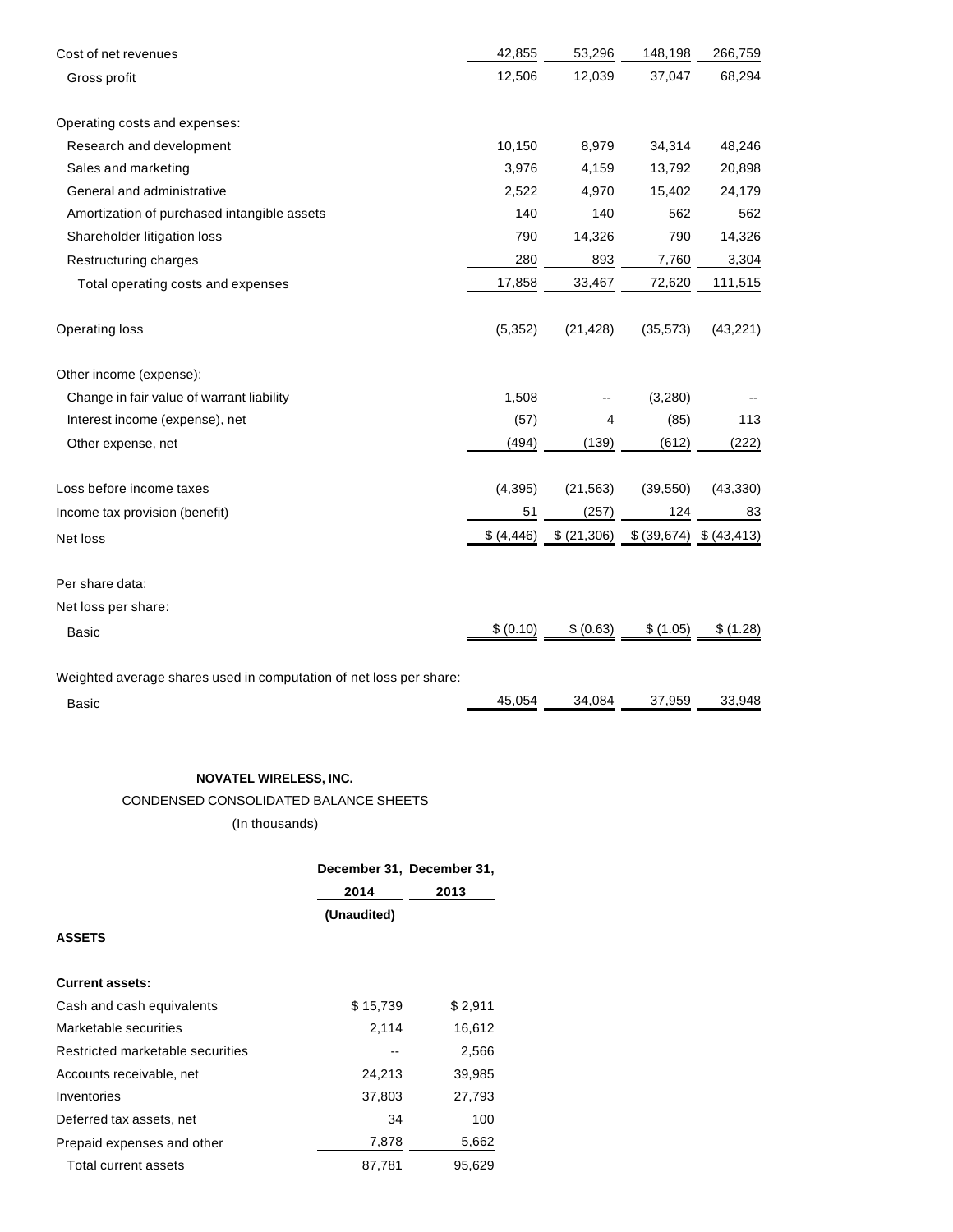| Property and equipment, net | 5.279    | 9,901     |
|-----------------------------|----------|-----------|
| Marketable securities       |          | 3.443     |
| Intangible assets, net      | 1.493    | 2,131     |
| Deferred tax assets, net    |          | 81        |
| Other assets                | 467      | 280       |
| <b>Total assets</b>         | \$95,020 | \$111,465 |

## **LIABILITIES AND STOCKHOLDERS' EQUITY**

| \$34.540 | \$24.538 |
|----------|----------|
| 23,844   | 23,271   |
|          | 4.326    |
|          | 2,566    |
| 58,384   | 54.701   |
|          |          |
| 5,158    |          |
| 932      | 1.848    |
|          | 10,000   |
| 64.474   | 66,549   |
|          |          |

Commitments and Contingencies

# **Stockholders' equity:**

| 46        | 34        |
|-----------|-----------|
| 466,665   | 441,368   |
|           | 5         |
| (411,165) | (371,491) |
| 55.546    | 69,916    |
| (25,000)  | (25,000)  |
| 30,546    | 44,916    |
| \$95,020  | \$111,465 |
|           |           |

#### **NOVATEL WIRELESS, INC.**

## CONDENSED CONSOLIDATED STATEMENTS OF CASH FLOWS

(In thousands)

|                                                                             |              | <b>Three Months Ended</b>           | <b>Twelve Months Ended</b> |       |
|-----------------------------------------------------------------------------|--------------|-------------------------------------|----------------------------|-------|
|                                                                             | December 31. |                                     | December 31,               |       |
|                                                                             | 2014         | 2013                                | 2014                       | 2013  |
|                                                                             |              | (Unaudited) (Unaudited) (Unaudited) |                            |       |
| Cash flows from operating activities:                                       |              |                                     |                            |       |
| Net loss                                                                    | \$ (4, 446)  | \$(21,306)                          | \$ (39,674) \$ (43,413)    |       |
| Adjustments to reconcile net loss to net cash used in operating activities: |              |                                     |                            |       |
| Depreciation and amortization                                               | 1.519        | 2.175                               | 7.408                      | 8,949 |
|                                                                             |              |                                     |                            |       |

Impairment loss on equipment, leasehold improvements and software license intangible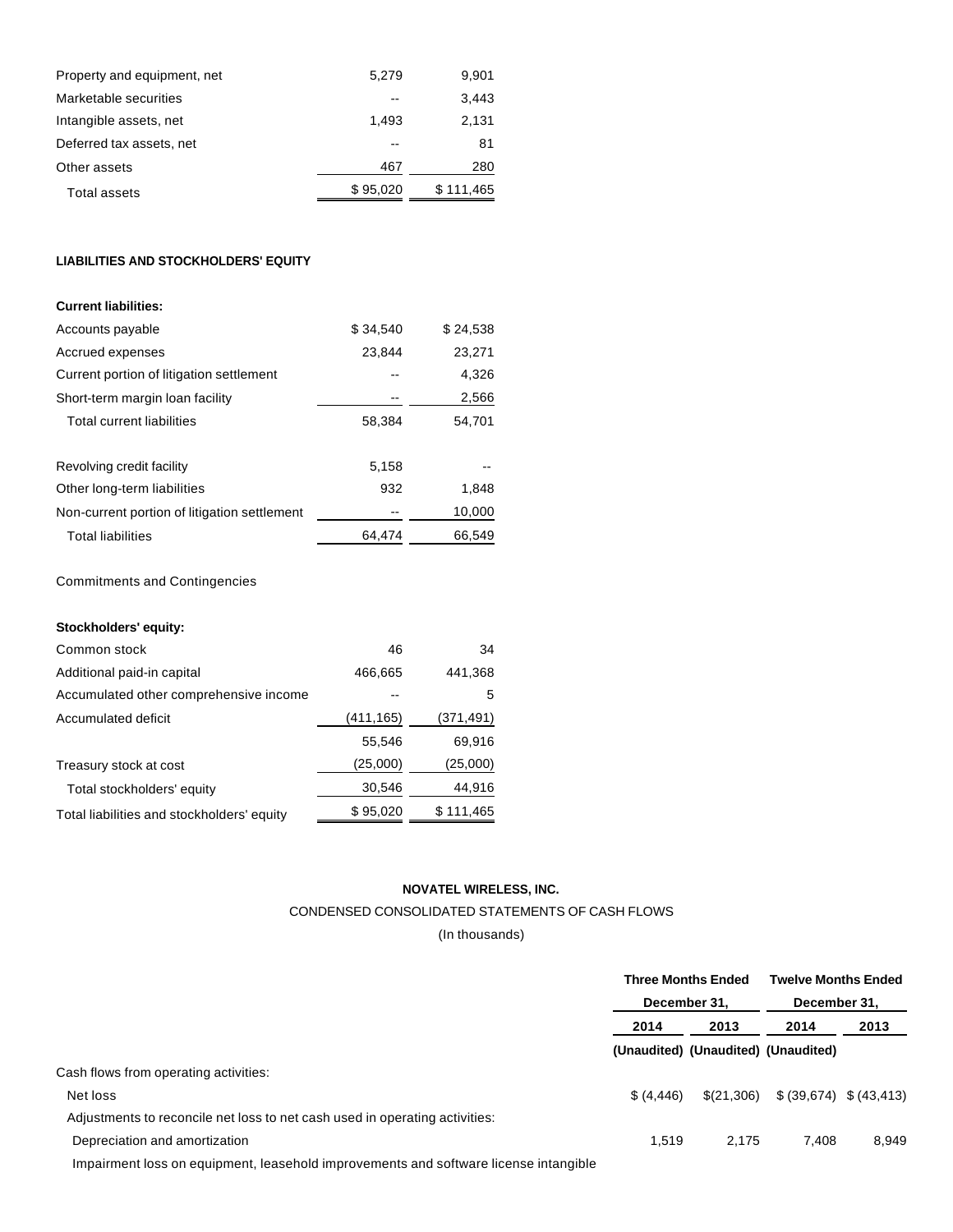| assets                                                                                   | $\overline{\phantom{a}}$ | 400                      | $-$                                           | 418       |
|------------------------------------------------------------------------------------------|--------------------------|--------------------------|-----------------------------------------------|-----------|
| Provision for bad debts, net of recoveries                                               | (101)                    | 931                      | 86                                            | 1,936     |
| Provision for excess and obsolete inventory                                              | 349                      | 1,275                    | 3,382                                         | 4,344     |
| Share-based compensation expense                                                         | 674                      | 595                      | 2,290                                         | 3,443     |
| Change in fair value of warrant liability                                                | (1,508)                  | --                       | 3,280                                         |           |
| Shareholder litigation loss                                                              | $\overline{\phantom{a}}$ | 14,326                   | $\mathord{\hspace{1pt}\text{--}\hspace{1pt}}$ | 14,326    |
| Non-cash income tax expense (benefit)                                                    | 87                       | (46)                     | 87                                            | 220       |
| Changes in assets and liabilities:                                                       |                          |                          |                                               |           |
| Accounts receivable                                                                      | 3,146                    | 6,625                    | 14,746                                        | 730       |
| Inventories                                                                              | (10, 013)                | (2,043)                  | (13, 392)                                     | 6,879     |
| Prepaid expenses and other assets                                                        | (3,703)                  | 1,680                    | (2, 403)                                      | (489)     |
| Accounts payable                                                                         | 4,536                    | (21, 926)                | 10,036                                        | (19, 237) |
| Accrued expenses, income taxes, and other                                                | 2,923                    | (4,988)                  | (1,867)                                       | (4,733)   |
| Net cash used in operating activities                                                    | (6, 537)                 | (22, 302)                | (16, 021)                                     | (26,627)  |
| Cash flows from investing activities:                                                    |                          |                          |                                               |           |
| Purchases of property and equipment                                                      | (240)                    | (106)                    | (1,753)                                       | (5,011)   |
| Purchases of intangible assets                                                           | (288)                    | --                       | (431)                                         |           |
| Purchases of marketable securities                                                       | (104)                    | (2,024)                  | (1,359)                                       | (24, 262) |
| Marketable securities maturities/sales                                                   | 3,348                    | 9,166                    | 21,861                                        | 40,897    |
| Net cash provided by investing activities                                                | 2,716                    | 7,036                    | 18,318                                        | 11,624    |
| Cash flows from financing activities:                                                    |                          |                          |                                               |           |
| Proceeds from the issuances of Series C preferred and common stock, net of issuance      |                          |                          |                                               |           |
| costs                                                                                    |                          |                          | 14,163                                        |           |
| Proceeds from the issuance of short-term debt, net of issuance costs                     |                          | 6,900                    | --                                            | 20,300    |
| Principal repayments of short-term debt                                                  | $\overline{\phantom{a}}$ | (6, 765)                 | (2,566)                                       | (17, 734) |
| Repayment of Shareholder Note payable, including interest                                | (5,026)                  |                          | (5,026)                                       |           |
| Borrowings on revolving credit facility                                                  | 5,158                    | $\overline{\phantom{a}}$ | 5,158                                         |           |
| Taxes paid on vested restricted stock units, net of proceeds from stock option exercises | (692)                    | (37)                     | (1,067)                                       | (552)     |
| Net cash provided by financing activities                                                | (560)                    | 98                       | 10,662                                        | 2,014     |
| Effect of exchange rates on cash and cash equivalents                                    | (43)                     | (59)                     | (131)                                         | (144)     |
| Net increase (decrease) in cash and cash equivalents                                     | (4, 424)                 | (15, 227)                | 12,828                                        | (13, 133) |
| Cash and cash equivalents, beginning of period                                           | 20,163                   | 18,138                   | 2,911                                         | 16,044    |
| Cash and cash equivalents, end of period                                                 | \$15,739                 | \$2,911                  | \$15,739                                      | \$2,911   |
|                                                                                          |                          |                          |                                               |           |

# **NOVATEL WIRELESS, INC.**

# Reconciliation of GAAP Net Loss to Non-GAAP Net Income (Loss)

# Three and Twelve Months Ended December 31, 2014

## (In thousands, except per share data)

# (Unaudited)

|             | <b>Three Months Ended</b><br>December 31, 2014 |            | <b>Twelve Months Ended</b>                                            |  |  |
|-------------|------------------------------------------------|------------|-----------------------------------------------------------------------|--|--|
|             |                                                |            | December 31, 2014                                                     |  |  |
| (Loss)      | <b>Per Share</b>                               | (Loss)     | Net Income Income (Loss) Net Income Income (Loss)<br><b>Per Share</b> |  |  |
| \$ (4, 446) | (0.10)                                         | \$(39,674) | \$(1.05)                                                              |  |  |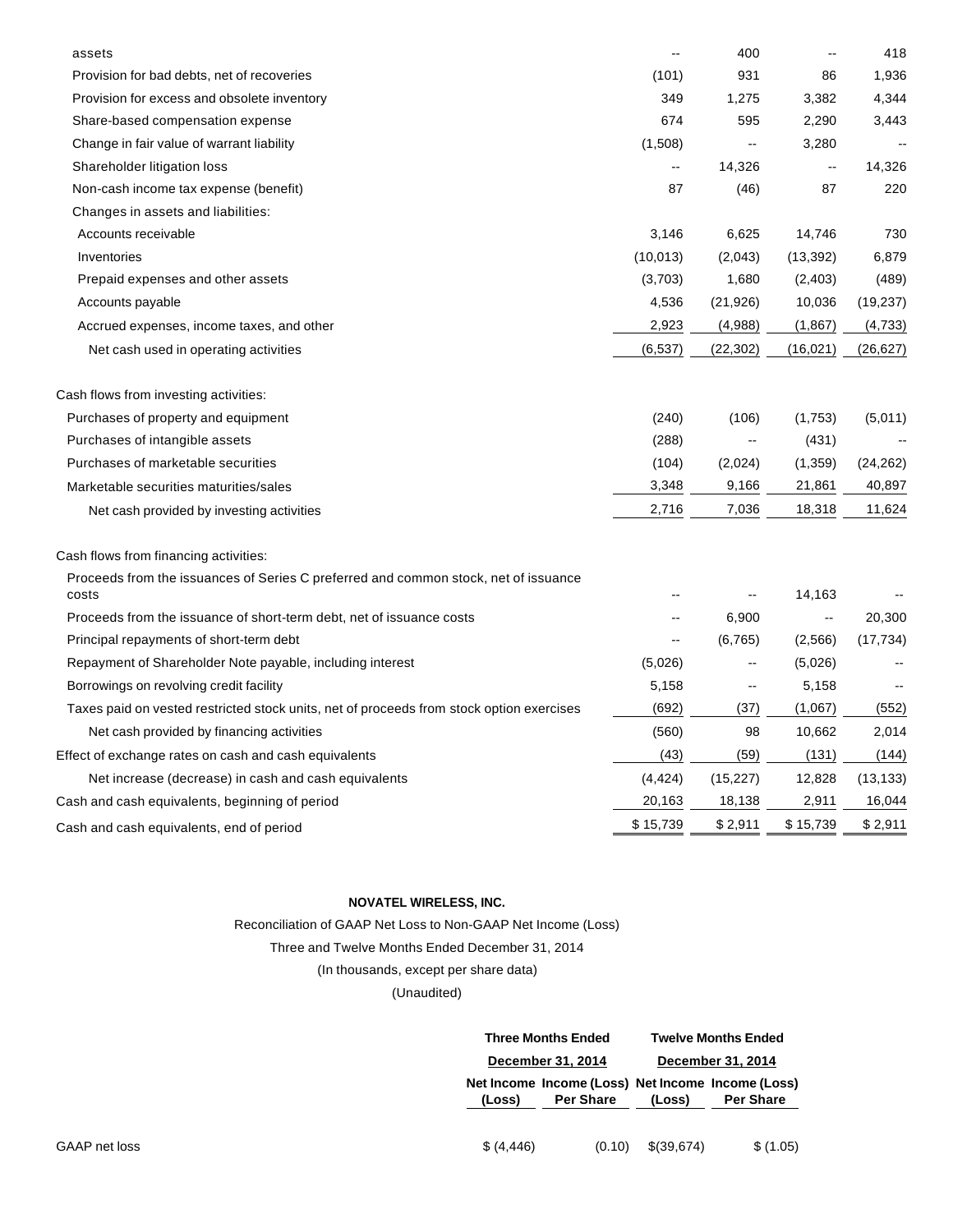| Adjustments:                                                         |         |         |            |           |
|----------------------------------------------------------------------|---------|---------|------------|-----------|
| Share-based compensation expense (a)                                 | 674     | 0.01    | 2,290      | 0.06      |
| Acquisition related charges (b)                                      | 223     | 0.00    | 895        | 0.02      |
| Shareholder litigation loss (c)                                      | 790     | 0.02    | 790        | 0.02      |
| Retention bonus (d)                                                  | 5,500   | 0.12    | 5,500      | 0.14      |
| Restructuring charges (e)                                            | 280     | 0.01    | 7.760      | 0.20      |
| Change in fair value of warrant liability (f)                        | (1,508) | (0.03)  | 3,280      | 0.09      |
| Fair value of beneficial conversion feature (q)                      | 445     | 0.01    | 445        | 0.01      |
| Gain on acquisition-related escrow refund, net of related claims (h) | (1,613) | (0.04)  | (1,613)    | (0.04)    |
| Non-GAAP net income (loss)                                           | \$345   | \$ 0.01 | \$(20,327) | \$ (0.54) |

(a) Adjustments reflect share-based compensation expense recorded under ASC Topic 718

(b) Adjustments reflect amortization of purchased intangibles

(c) Adjustments reflect shareholder litigation loss

(d) Adjustments reflect accruals for an all-employee retention bonus

(e) Adjustments reflect restructuring charges

(f) Adjustments reflect change in fair value of warrant liability

(g) Adjustments reflect fair value of the beneficial conversion feature of preferred shares

(h) Adjustments reflect gain on acquisition-related escrow refund, net of related claims

See "Non-GAAP Financial Measures" for information regarding our use of Non-GAAP financial measures

#### **NOVATEL WIRELESS, INC.**

Reconciliation of GAAP Operating Costs and Expenses to Non-GAAP Operating Costs and Expenses

(In thousands) (Unaudited)

|                                                    | Three Months Ended December 31, 2014 |                                               |                                                        |                                 |                                         |                                  |                          |                     |  |
|----------------------------------------------------|--------------------------------------|-----------------------------------------------|--------------------------------------------------------|---------------------------------|-----------------------------------------|----------------------------------|--------------------------|---------------------|--|
|                                                    | <b>GAAP</b>                          | Share-based<br>compensation<br>expense<br>(a) | <b>Purchased</b><br>intangibles<br>amortization<br>(b) | Restructuring<br>charges<br>(c) | <b>Shareholder</b><br>litigation<br>(d) | <b>Retention</b><br>bonus<br>(e) | Other<br>(f)             | Non-<br><b>GAAP</b> |  |
| Cost of net revenues                               | \$42,855                             | \$11                                          | \$83                                                   | $$ -$                           | $$ -$                                   | \$570                            |                          | $$-.$ \$42,191      |  |
| Operating costs and<br>expenses:                   |                                      |                                               |                                                        |                                 |                                         |                                  |                          |                     |  |
| Research and<br>development                        | 10,150                               | 207                                           |                                                        | --                              | --                                      | 3,070                            | $\overline{\phantom{a}}$ | 6,873               |  |
| Sales and marketing                                | 3,976                                | 47                                            |                                                        |                                 | --                                      | 930                              | $\overline{\phantom{a}}$ | 2,999               |  |
| General and<br>administrative                      | 2,522                                | 409                                           |                                                        |                                 |                                         | 930                              | (1,613)                  | 2,796               |  |
| Amortization of<br>purchased intangibles<br>assets | 140                                  |                                               | 140                                                    | --                              |                                         |                                  |                          |                     |  |
| Shareholder litigation<br>loss                     | 790                                  | --                                            | $\overline{\phantom{m}}$                               |                                 | 790                                     |                                  |                          |                     |  |
| Restructuring charges                              | 280                                  | -−                                            | $-$                                                    | 280                             | --                                      |                                  |                          |                     |  |
| Total operating costs<br>and expenses              | \$17,858                             | 663                                           | 140                                                    | 280                             | 790                                     | 4,930                            | (1,613)                  | \$12,668            |  |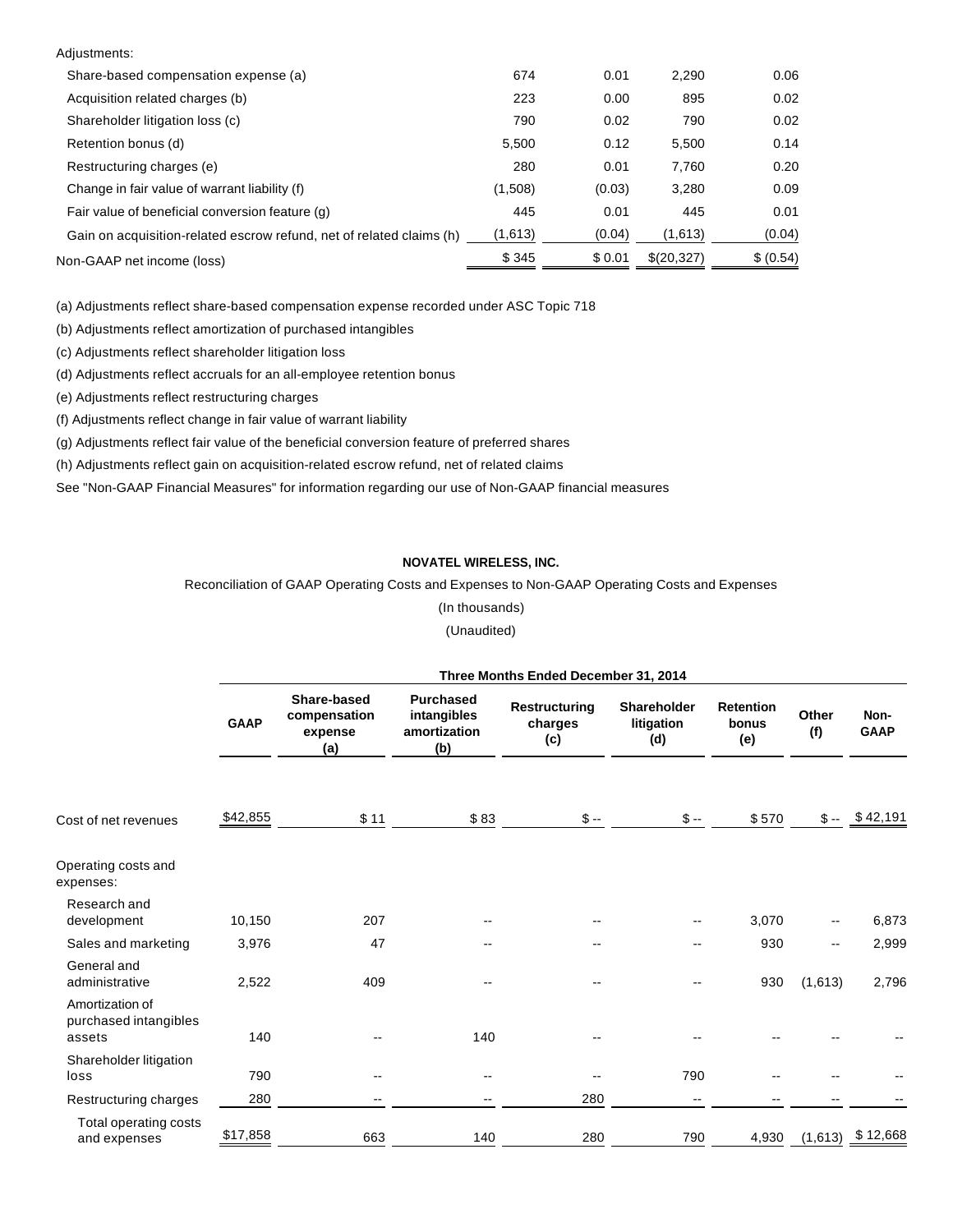| Totar | $\sim$ $\sim$<br>JD.<br>$\cdot$ | $\sim$<br>w<br>. | 280<br>___ | 790<br>۰۱. | .500<br>œ<br>: ת. | 0.40<br>$\mathbf{r}$<br>æк<br>ו טויט. |
|-------|---------------------------------|------------------|------------|------------|-------------------|---------------------------------------|
|       |                                 |                  |            |            |                   |                                       |

(a) Adjustments reflect share-based compensation expense recorded under ASC Topic 718

(b) Adjustments reflect amortization of purchased intangibles

(c) Adjustments reflect restructuring charges

(d) Adjustments reflects shareholder litigation loss

(e) Adjustments reflect accruals for an all-employee retention bonus

(f) Adjustments reflect gain on acquisition-related escrow refund, net of related claims

See "Non-GAAP Financial Measures" for information regarding our use of Non-GAAP financial measures

#### **NOVATEL WIRELESS, INC.**

Reconciliation of GAAP Operating Costs and Expenses to Non-GAAP Operating Costs and Expenses

(In thousands)

(Unaudited)

|                                                    | Twelve Months Ended December 31, 2014 |                                               |                                                        |                                        |                                  |                                  |                     |                 |
|----------------------------------------------------|---------------------------------------|-----------------------------------------------|--------------------------------------------------------|----------------------------------------|----------------------------------|----------------------------------|---------------------|-----------------|
|                                                    | <b>GAAP</b>                           | Share-based<br>compensation<br>expense<br>(a) | <b>Purchased</b><br>intangibles<br>amortization<br>(b) | <b>Restructuring</b><br>charges<br>(c) | Shareholder<br>litigation<br>(d) | <b>Retention</b><br>bonus<br>(e) | Other<br>(f)        | <b>Non-GAAP</b> |
| Cost of net revenues                               | \$148,198                             | \$5                                           | \$333                                                  | $\mathbb{S}$ --                        | $$ -$                            | \$570                            |                     | $$-.$ \$147,290 |
| Operating costs and<br>expenses:                   |                                       |                                               |                                                        |                                        |                                  |                                  |                     |                 |
| Research and<br>development                        | 34,314                                | 654                                           |                                                        |                                        |                                  | 3,070                            |                     | 30,590          |
| Sales and marketing                                | 13,792                                | 247                                           | --                                                     | --                                     |                                  | 930                              | --                  | 12,615          |
| General and<br>administrative                      | 15,402                                | 1,384                                         |                                                        |                                        |                                  | 930                              | (1,613)             | 14,701          |
| Amortization of<br>purchased intangibles<br>assets | 562                                   |                                               | 562                                                    |                                        |                                  |                                  |                     |                 |
| Shareholder litigation<br>loss                     | 790                                   |                                               | $\overline{\phantom{a}}$                               |                                        | 790                              |                                  |                     |                 |
| Restructuring charges                              | 7,760                                 | --                                            | $\overline{\phantom{a}}$                               | 7,760                                  | $\mathbf{u}$                     | $-$                              |                     |                 |
| Total operating costs<br>and expenses              | \$72,620                              | 2,285                                         | 562                                                    | 7,760                                  | 790                              | 4,930                            | (1,613)             | \$57,906        |
| Total                                              |                                       | \$2,290                                       | \$895                                                  | \$7,760                                | \$790                            |                                  | $$5,500$ $$(1,613)$ |                 |

(a) Adjustments reflect share-based compensation expense recorded under ASC Topic 718

(b) Adjustments reflect amortization of purchased intangibles

(c) Adjustments reflect restructuring charges

(d) Adjustments reflects shareholder litigation loss

(e) Adjustments reflect accruals for an all-employee retention bonus

(f) Adjustments reflect gain on acquisition-related escrow refund, net of related claims

See "Non-GAAP Financial Measures" for information regarding our use of Non-GAAP financial measures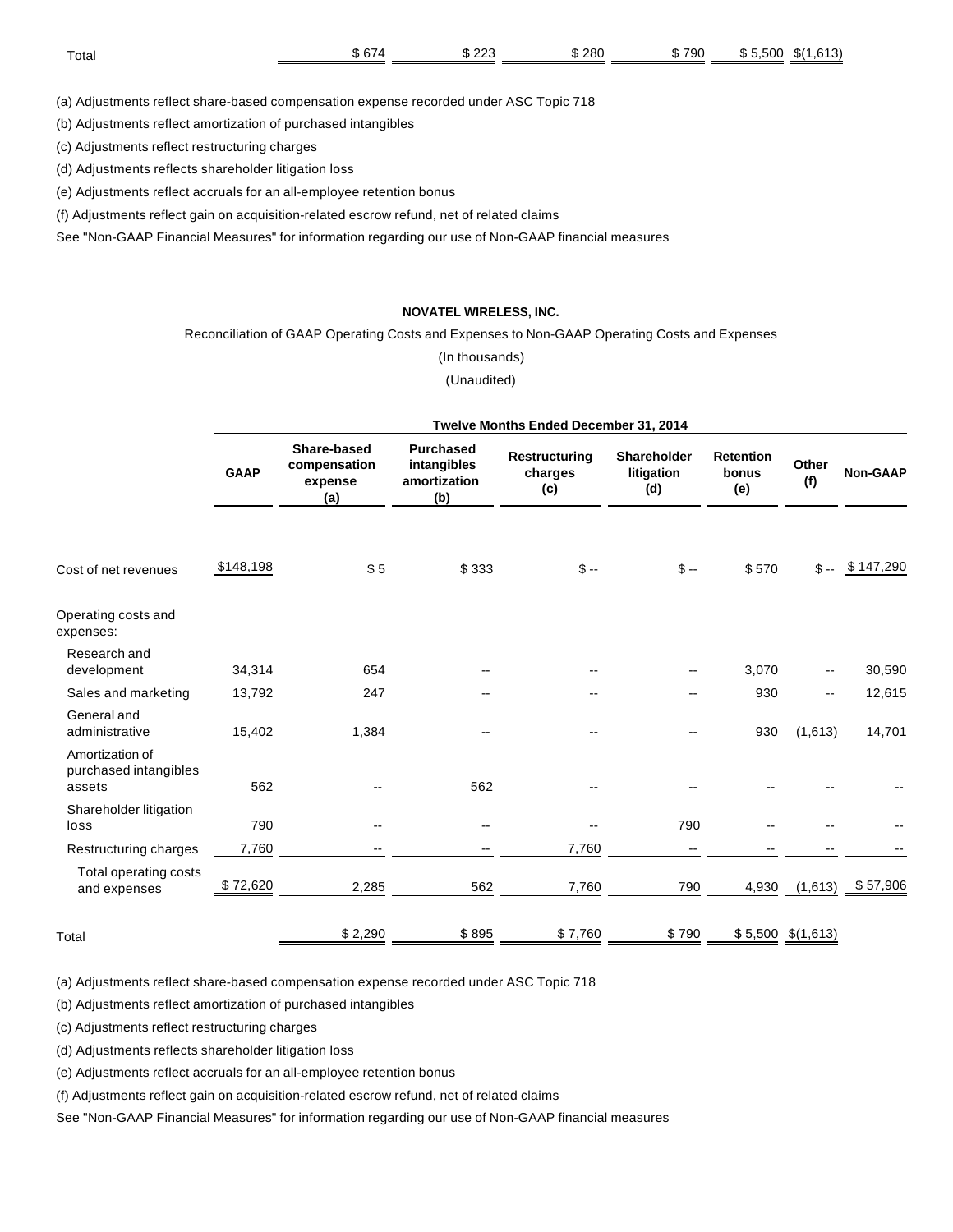#### **NOVATEL WIRELESS, INC.**

#### Reconciliation of GAAP Loss before Income Taxes to Adjusted EBITDA

Three and Twelve Months Ended December 31, 2014

# (In thousands)

(Unaudited)

|                                                                  |              | <b>Three Months Ended Twelve Months Ended</b><br>December 31, |  |
|------------------------------------------------------------------|--------------|---------------------------------------------------------------|--|
|                                                                  | December 31, |                                                               |  |
|                                                                  | 2014         | 2014                                                          |  |
| Loss before income taxes                                         | \$ (4,395)   | \$ (39,550)                                                   |  |
| Depreciation and amortization                                    | 1,519        | 7,408                                                         |  |
| Share-based compensation expense                                 | 674          | 2,290                                                         |  |
| Shareholder litigation loss                                      | 790          | 790                                                           |  |
| Restructuring charges                                            | 280          | 7,760                                                         |  |
| Retention bonus plan                                             | 5,500        | 5,500                                                         |  |
| Change in fair value of warrant liability                        | (1,508)      | 3,280                                                         |  |
| Gain on acquisition-related escrow refund, net of related claims | (1,613)      | (1,613)                                                       |  |
| Fair value of beneficial conversion feature                      | 445          | 445                                                           |  |
| Other expense, net                                               | 106          | 252                                                           |  |
| <b>Adjusted EBITDA</b>                                           | \$1,798      | \$ (13, 438)                                                  |  |

See "Non-GAAP Financial Measures" for information regarding our use of Non-GAAP financial measures

#### **NOVATEL WIRELESS, INC.**

Segment Reporting Three and Twelve Months Ended December 31, 2014 and 2013 (In thousands)

|                                       | <b>Three Months Ended</b> |              | <b>Twelve Months Ended</b> |                       |  |
|---------------------------------------|---------------------------|--------------|----------------------------|-----------------------|--|
|                                       | December 31,              |              | December 31,               |                       |  |
|                                       | 2014                      | 2013         | 2014                       | 2013                  |  |
|                                       | (Unaudited)               | (Unaudited)  | (Unaudited)                |                       |  |
| Net revenues by reportable segment:   |                           |              |                            |                       |  |
| <b>Mobile Computing Products</b>      | \$47,017                  | \$56.989     | \$145.500                  | \$297,499             |  |
| <b>M2M Products and Solutions</b>     | 8,344                     | 8,346        | 39,745                     | 37,554                |  |
| Total                                 | \$55,361                  | \$65,335     | \$185,245                  | \$335,053             |  |
| Operating loss by reportable segment: |                           |              |                            |                       |  |
| <b>Mobile Computing Products</b>      | \$ (3,263)                | \$ (18, 138) |                            | $(23,339)$ $(27,939)$ |  |
| <b>M2M Products and Solutions</b>     | (2,089)                   | (3,290)      | (12, 234)                  | (15, 282)             |  |
| Total                                 | \$ (5,352)                | \$ (21, 428) | \$ (35,573)                | \$ (43,221)           |  |
|                                       |                           |              |                            |                       |  |

|      | December 31, December 31, |
|------|---------------------------|
| 2014 | 2013                      |